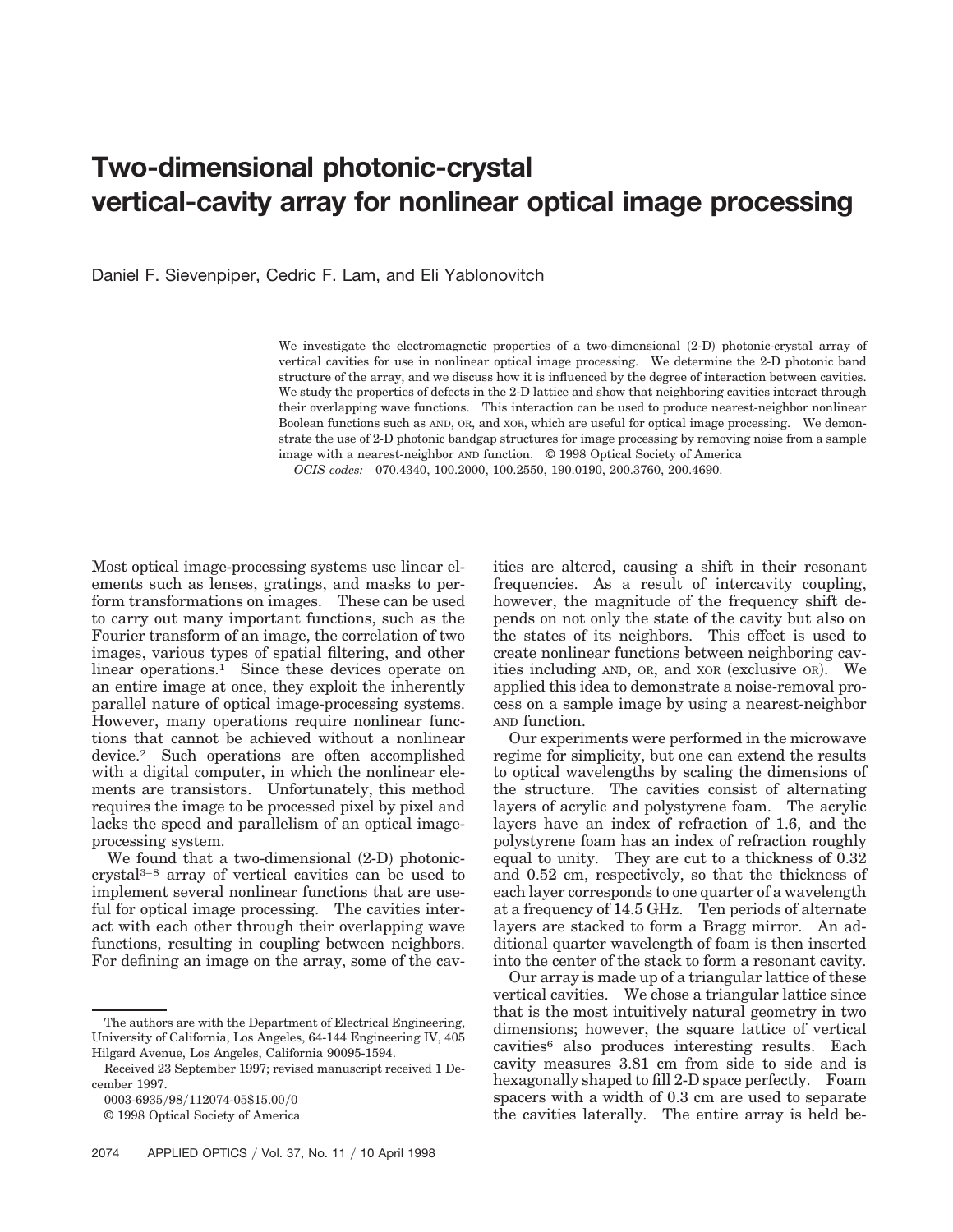

Fig. 1. Diagram of a single vertical cavity and a section of the array. The arrows indicate the large perpendicular component of the wave vector and the small parallel component in the plane of the array.

tween two acrylic support plates measuring 2.5 cm thick. Roughly 40 cavities make up our sample, a section of which is shown in Fig. 1.

Because of the lateral periodicity the array of cavities forms a 2-D photonic crystal. To determine the nature of the interaction between the cavities, we investigated the 2-D photonic band structure of our lattice. We performed measurements using a Hewlett-Packard Model 8720 network analyzer with horn antennas for transmitting and receiving. The structure was placed between the transmitting and receiving antennas and rotated with respect to the incoming waves. The waves had a large wavevector component  $k_{\perp}$  that was perpendicular to the plane of the lattice, as indicated by the arrows in Fig. 1. The rotation produced a small parallel component  $k_{\parallel}$  that lay within the plane of the array. We constructed the 2-D photonic dispersion relation by measuring the resonant frequency of the cavities as a function of  $k_{\parallel}$ . In most research on 2-D photonic crystals the waves travel entirely in the plane of the 2-D lattice. Here the wave vectors were directed primarily perpendicular to the lattice with only a small parallel component, as in the research conducted by Birks *et al*.7 on optical-fiber photonic crystals.

One can see the evolution of the band structure by measuring the dispersion relation with and without the foam spacers between the cavities. Without the spacers the cavities are packed tightly together. The structure exhibits a  $1/\cos(\theta)$  relation between the resonant frequency and  $k_{\parallel}$ , as shown in the solid curves in Fig. 2. This can be regarded as the emptylattice scenario. When small foam spacers are included between the cavities the frequencies are the same, except that gaps appear near the edges of the Brillouin zone. The gaps, centered around 15 GHz, separate the dispersion curve into energy bands, as indicated by the filled and open circles in Fig. 2. The width of the bands is a measure of the degree of interaction between the cavities, analogous to the overlap integral9 in an atomic-crystal lattice. With 0.3-cm spaces between cavities the lowest band has a width of approximately 300 MHz.



Fig. 2. Photonic band structure of the vertical-cavity array. The solid curves represent the structure without spaces between the cavities, as in the empty lattice model. The filled and open circles show measurements taken for *s* and *p* polarizations, respectively, when the cavities are spaced by 0.3 cm, producing gaps. The solid horizontal bars indicate the energy levels of a single frequencyshifted cavity and a pair of altered cavities within the array. The Brillouin zone is included for reference.

In a triangular lattice the electromagnetic interaction between the cavities is particularly complicated. For example, a triangular lattice exhibits frustration10, which is absent in a square lattice. Frustration occurs when geometry forbids each lattice point from becoming polarized opposite to all its neighbors at the same time. Nonetheless, the nearly freephoton model can be used to determine the energy levels and corresponding electric fields at certain symmetry points in the Brillouin zone. At point *L*, for example, in the Brillouin zone inset in Fig. 2, the incident wave is coupled to an opposing wave that is reflected from the nearest point in the inverse lattice. The resulting standing waves form two energy levels corresponding to an air band and a dielectric band.5 In real space the dielectric band includes states in which the peak electric field occurs in the center of the cavities, whereas in the air band the cavities sit on the nodes of the standing waves. Both *s*- and *p*-polarization states are possible, so each of these levels is doubly degenerate, and there is no mixing between polarization states.

At point *H* the situation is more interesting. In addition to the incident wave, there are two nearby points in the reciprocal lattice that contribute reflected waves. There are also two polarization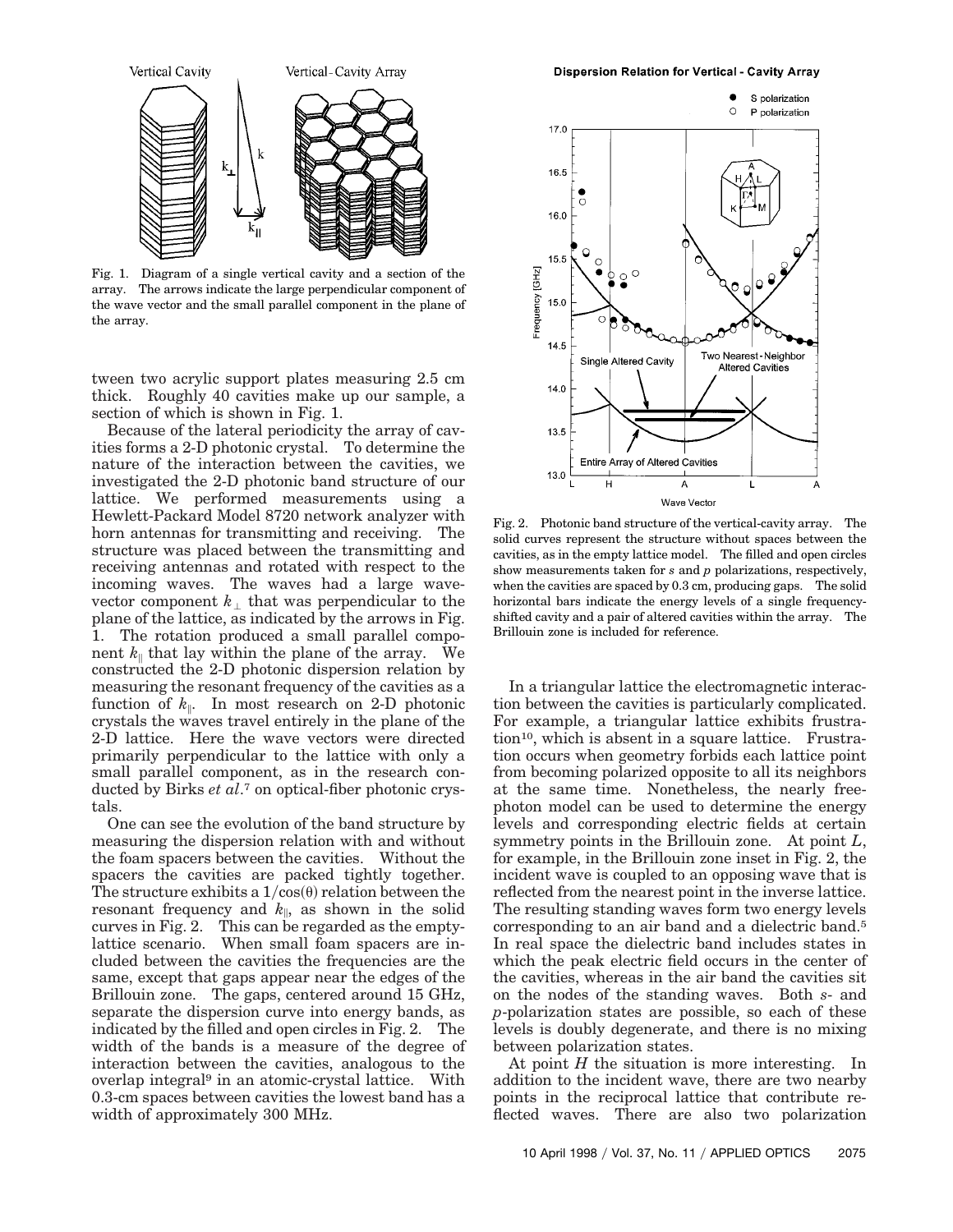

Fig. 3.  $\alpha$  Highest energy level at point *H* on the top face of the Brillouin zone, composed entirely of *p* waves. The electric field produces a hedgehog pattern. (b) The lowest energy level composed entirely of *s* waves. The electric fields produce a swirl pattern.

states for a total of six interacting waves. Again, the nearly free-photon model can determine the relative amount of coupling between each wave. The various coupling constants form the basis of an eigenvalue problem that yields the energy levels and related electric field patterns. There are four energy levels at point *H* and the middle two are each doubly degenerate. The lowest is the swirl pattern shown in Fig.  $3(a)$ , which is entirely *s*-like. The highest is the  $p$ -like hedgehog pattern of Fig. 3 $(b)$ . The four remaining modes associated with the two middleenergy levels have a mixture of both *s* and *p* characteristics. Experimentally the mixed nature of these states is confirmed by the observation of finite transmission peaks at point *H* that are seen when the transmitting and receiving antennas are cross polarized. Not all energy levels at point *H* are observed,

2076 APPLIED OPTICS / Vol. 37, No. 11 / 10 April 1998

but this may be because some modes do not couple well to free space.

Until now we have described the properties of a homogeneous array in which all the cavities are identical. To perform useful functions, however, we must introduce defects into the lattice, making some of the cavities different. We now describe the properties of such defects and their relation to the bandstructure analysis given above. A defect is created by the alteration of the resonant frequency of one of the cavities. We do this by inserting an additional 0.16 cm of acrylic into the center of the cavity and removing an equal amount of foam to keep the overall layer spacing the same. This raises the effective index of refraction of the cavity and therefore lowers its resonant frequency. The frequency shift is sensitive to the exact location of the additional layer since the mode intensity varies along the length of the cavity. We place the additional layer of acrylic near the center of the cavity for maximum frequency shift. For the following experiments we also remove the foam spacers from between the cavities to maximize the degree of interaction.

If one cavity is altered and the rest of the array is left unchanged, that cavity experiences a frequency shift of approximately 750 MHz, indicated in Fig. 2 by the upper solid horizontal bar. The length of the bar is meant to show that the localized state takes up a large area of *k* space. Since the frequency shift is much larger than the width of the lowest energy band, we can conclude that the state is well localized to the altered cavity. If two neighboring cavities are altered, however, the pair will experience a greater frequency shift of approximately 850 MHz, indicated in Fig. 2 by the slightly lower horizontal bar. Thus two altered cavities next to each other will have a different resonant frequency than either one would have by itself. If all the cavities in the structure are altered, the resonant frequency of the array shifts downward by 1.1 GHz. In this case the entire band structure is shifted downward, indicated by the lower set of solid curves in Fig. 2.

We found that the resonant frequency of a particular cavity depends on its surroundings. This is because the mode of each cavity extends slightly into adjacent cavities, resulting in a coupling between nearest neighbors. In general, if two identical resonators are allowed to interact, they generate two new frequencies, one higher and one lower, centered around the original frequency of the resonators. This effect is seen in many examples, such as the bonding and antibonding modes of diatomic molecules or in metallic photonic bandgap structures with two interacting defects.8 In the case of coupled vertical cavities the interaction generates a lowfrequency symmetric mode and a higher-frequency antisymmetric mode. We detect only the symmetric mode, however, because we are illuminating the structure at normal incidence. Thus the interaction manifests itself as a downward frequency shift, causing two adjacent altered cavities to resonate at a lower frequency than one isolated altered cavity.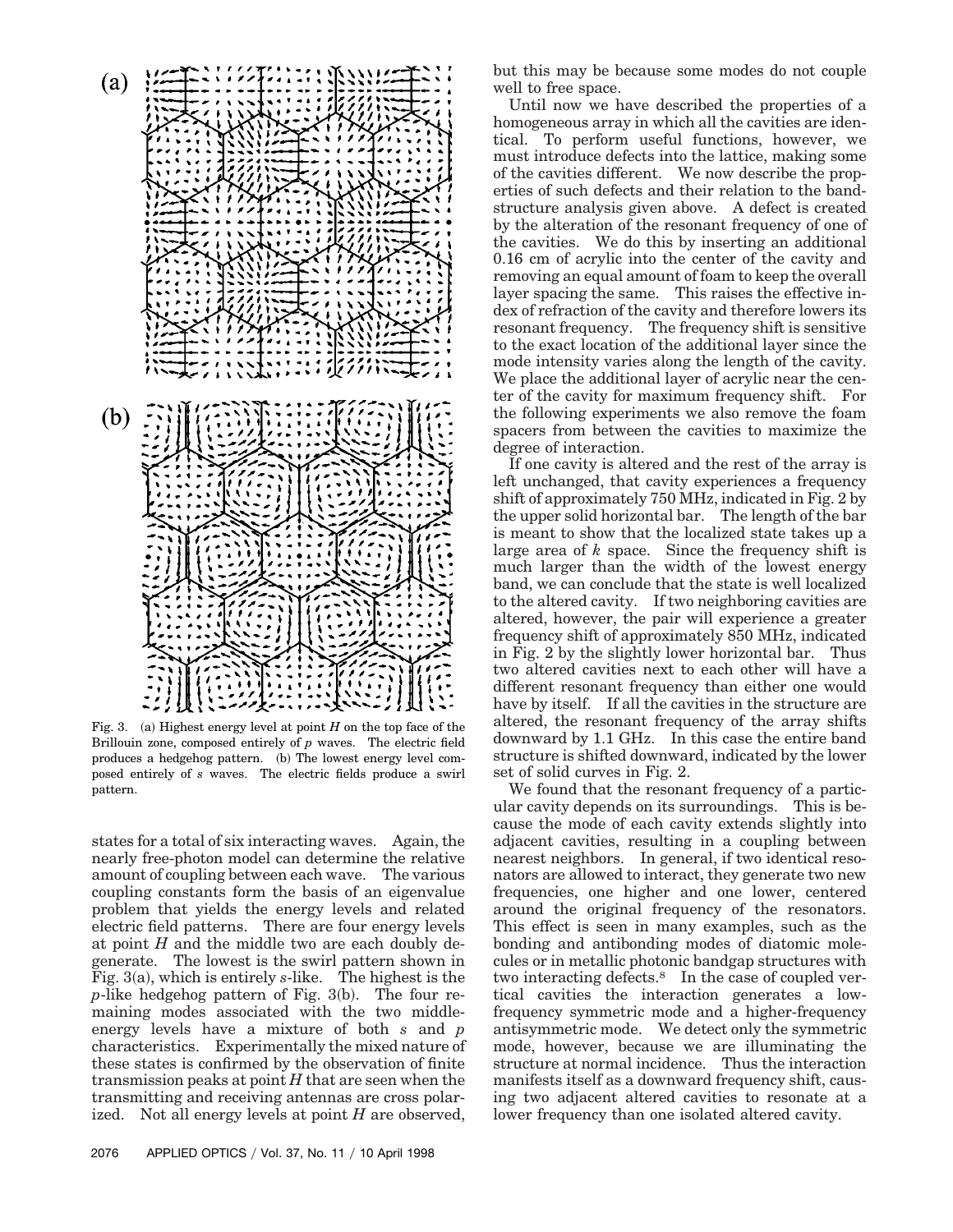This interaction between neighboring cavities can be used to perform several important nonlinear image-processing functions. If a single isolated cavity is altered it resonates at a certain frequency, but if one of its neighbors is also altered both cavities resonate at a slightly lower frequency owing to their interaction. If we measure the transmission at this lower frequency, we obtain the AND function between the two cavities. Both neighboring cavities must be altered to detect transmission at the proper frequency. This could be accomplished with a narrowband filter that selects for the two-cavity resonance. We can also produce the XOR function by using a different filter with a passband at the single-cavity resonance. In this way we detect only transmission if one isolated cavity is altered but none of its neighbors. Furthermore, if we use a filter with a wide passband that includes both frequencies we generate the OR function. We would then detect transmission either if an isolated cavity is altered or if two neighboring cavities are altered. These functions are slightly different from the usual Boolean functions of the same names because they are carried out in a 2-D lattice. Each operation is actually a function of the state of each cavity and all six of its nearest neighbors.

The results described above can be used to produce important optical image-processing functions. We demonstrate this by using the nearest-neighbor AND function to remove noise from a sample image. Fig.  $4(a)$  shows an image of the number 7 with some pepper noise added in the form of two erroneous black pixels. Pepper noise appears as black spots on a white background, as opposed to salt noise, which is white spots on a black background.<sup>11</sup> The black shading in Fig.  $4(a)$  denotes which pixels have had their resonant frequencies lowered in our verticalcavity array. We measured the transmission spectrum of each cavity by placing the receiving horn against the acrylic support plate on the front of our structure. Figure  $4(b)$  shows the results of transmission measurements at the frequency corresponding to altered pixels with several nearest neighbors altered. This criterion applies to most of the pixels in the number 7 but not the noise pixels, because they are isolated. Black shading is used in Fig.  $4(b)$  to denote the pixels with transmission greater than  $-12$ dB within the selected frequency range. Note that the single, isolated, altered cavities do not appear because they resonate at a slightly higher frequency. We effectively removed the pepper noise from the image by using the electromagnetic interaction between the cavities. Figure  $4(c)$  shows the transmission at the frequency of the single-cavity resonance. The noise pixels appear in this image, as expected, because they are isolated cavities. The pixels at the ends of the number 7 also showed a small amount of transmission at both frequencies. The end pixels have only one nearest neighbor that is altered, so their transmission spectrum appears slightly different from the other pixels in the image.

We also attempted to use this technique to remove salt noise, or white spots on a black background. We



Fig. 4. (a) Original image of a number  $7$  with pepper noise. Black shading indicates which cavities have been altered with an extra layer of acrylic. (b) The nearest-neighbor AND function has removed the pepper noise, leaving the image of the number 7 intact. Black pixels are those with a transmission of more than  $-12$  dB within a narrow frequency range.  $\alpha$  Measuring at a higher frequency allows one to detect the single-cavity resonance associated with pepper noise. The end points of the number 7 also have some transmission at this frequency.

did this using an entire array of altered cavities and several isolated unaltered cavities. The band structure of this array is the lower set of solid curves in Fig. 2, which is shifted downward because the bulk of the array was altered with an extra acrylic layer. The single unaltered cavity with its higher resonant frequency attempts to create a defect state above the bottom of the energy band. However, states already exist at this higher frequency since the energy band of the lattice extends upward. These higher states are waves with large lateral wave vectors traveling in the bulk of the lattice. As a result there is strong coupling between the mode of the isolated, unaltered cavity and the bulk. The mode therefore has a low *Q* factor and is not detected in transmission measurements. This represents an interesting asymmetry between the two types of cavities.